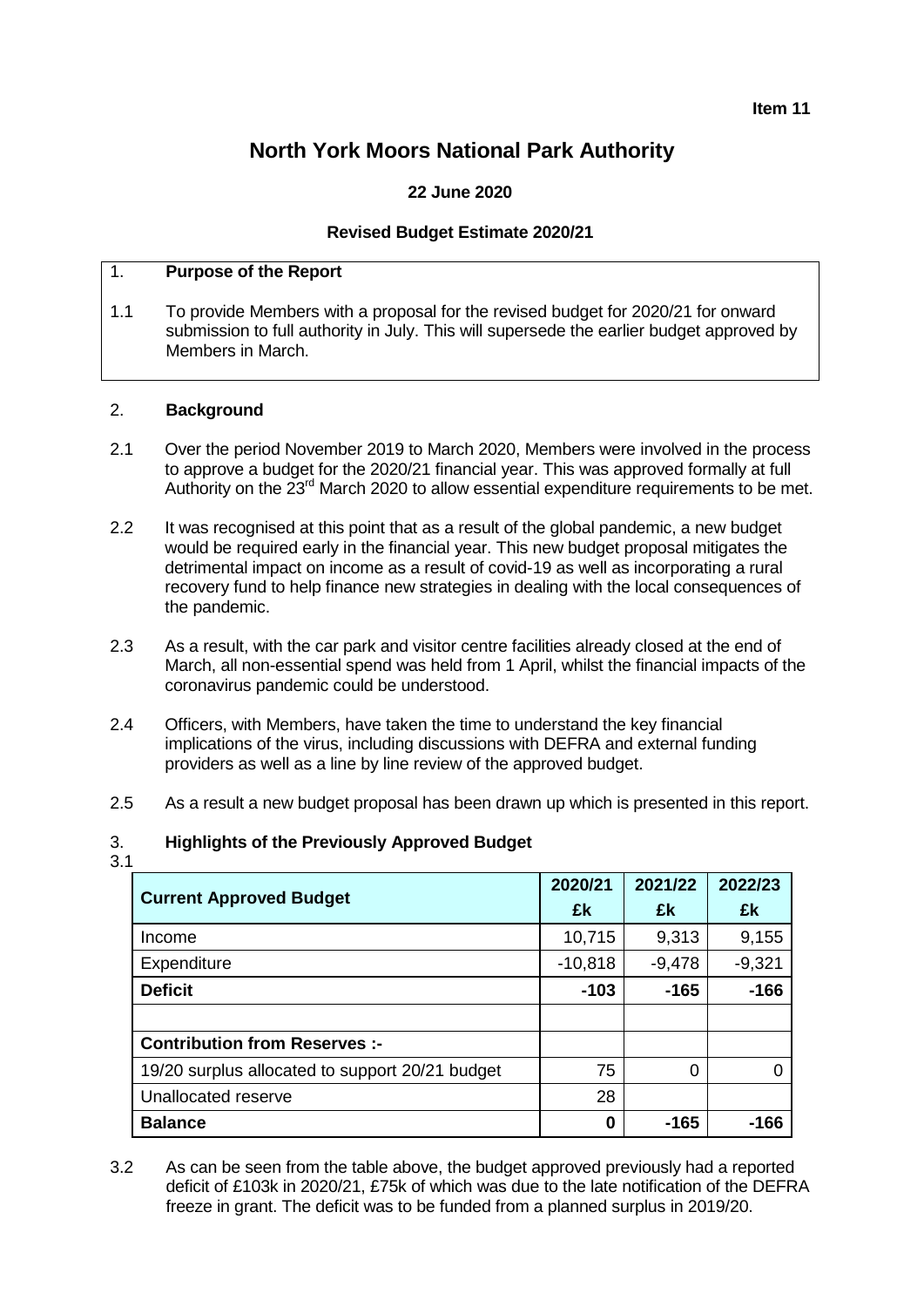- 3.3 In addition, the annual pay award was assumed at 2% and if the final pay award was to be higher in 2020/21 this would also be funded from surplus generated in 2019/20.
- 3.4 The remaining £28k deficit was to be funded from the unallocated reserve balance, leaving this at £165k.
- 3.5 Whilst some grants had been reduced to help balance the budget, there were still plans to deliver a high level of grant spend across all income streams, including core grants of £200k.

### 4. **Financial Impacts of Coronavirus**

- 4.1 On the 23 March, the Prime Minister announced that the UK was to go into a period of lockdown, with restrictions on movement. As a result, the decision was taken to close all car parking and visitor facilities and discourage visitors to the National Park. The lockdown had immediate impacts on multiple key income streams including most significantly:-
	- Car park income
	- Retail sales
	- Education programmes
	- Events including the gallery
- 4.2 In addition, further income streams were considered to be at risk as a result of the ongoing economic implications of the pandemic, including :-
	- Planning income
	- Investment interest
	- Ability to pursue sponsorship income
- 4.3 Amidst much uncertainty, the maximum income risk was estimated to be valued at approximately £1.4m if the UK was in lockdown for a full year. This was reported to DEFRA as part of early work to assess the potential impacts on NPAs.
- 4.4 The £1.4m figure was inevitably based on several assumptions, including that there would be a reduction of 90% in planning income (suggested by DEFRA as there was an early assumption that site visits and external expertise would not be available during a lockdown period) and that all facilities would be closed and income streams from third parties would be at risk.
- 4.5 Since these early assumptions at the end of March, we have been able to assess the impacts on April and May income to understand better the likely position, but the new budget is still being set in considerable uncertainty, with the following factors still remaining unclear :-
	- Length and timing of remaining lockdown restrictions;
	- The possibility of a second wave of covid-19, resulting in future closures;
	- Pay award still under review with a 2.75% offer rejected by the Trade Unions;
	- Impacts on planning application numbers due to wider medium term economic impacts.
	- Staffing impacts
- 4.6 With this in mind, whilst a new budget will still be subject to variation, it is still deemed the right approach to set a new base budget based on a number of assumptions as it will have more relevance than the previously approved version. It is not unlikely that the budget will be revisited in the early autumn.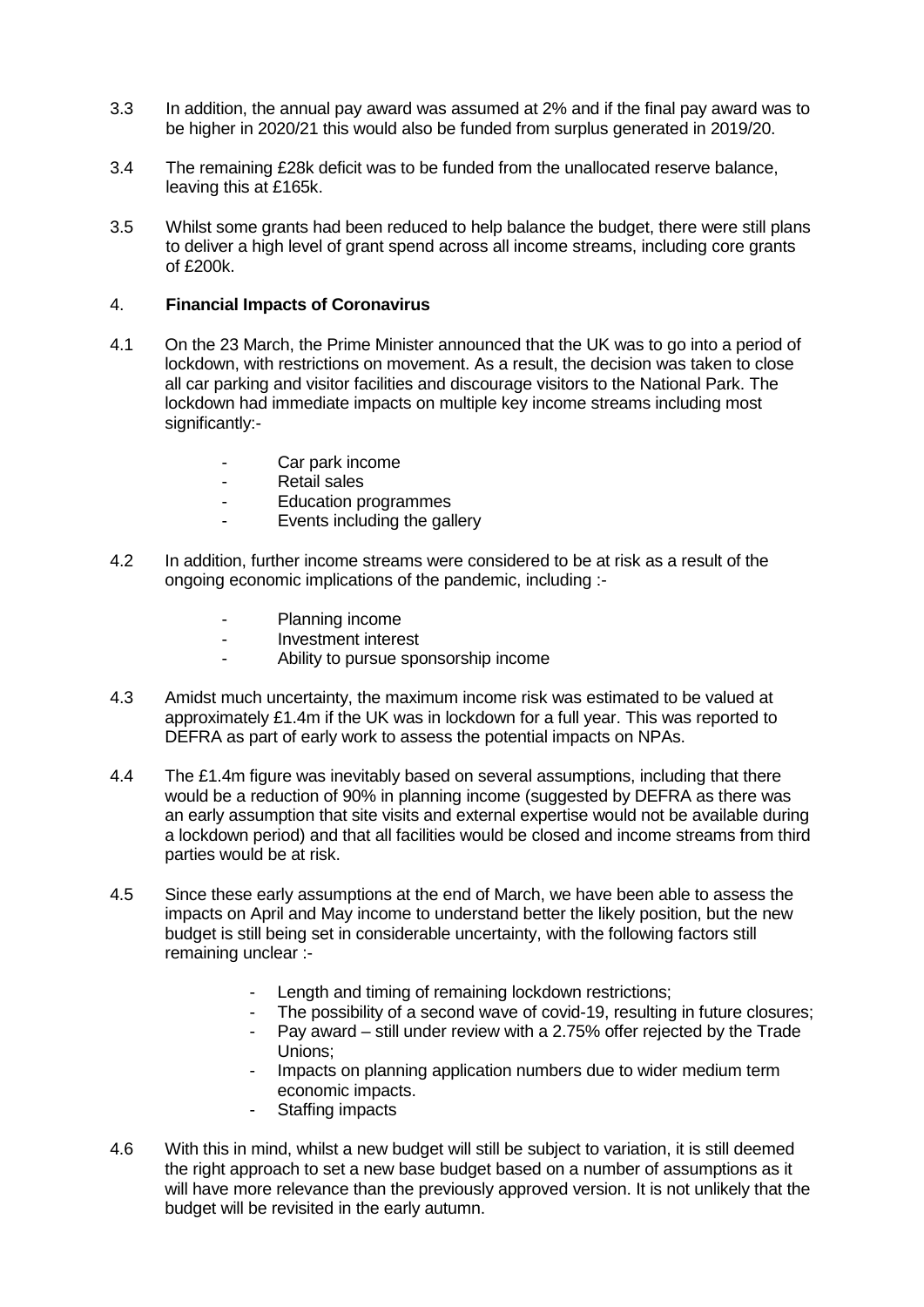### 5. **New Budget Proposals**

5.1 The table below summarises the budget proposal, more detailed analysis can be found in **appendices 1 to 4.**

|                                                 | 2020/21   | 2021/22  | 2022/23  |  |
|-------------------------------------------------|-----------|----------|----------|--|
| <b>Final Budget</b>                             | £k        | £k       | £k       |  |
| Income                                          | 10,050    | 9,313    | 9,155    |  |
| Expenditure                                     | $-10,427$ | $-9,478$ | $-9,321$ |  |
| <b>Deficit</b>                                  | $-377$    | $-205$   | $-206$   |  |
|                                                 |           |          |          |  |
| <b>Contribution from Reserves:-</b>             |           |          |          |  |
| 19/20 surplus allocated to support 20/21 budget | 266       | 0        | 0        |  |
| <b>Emergency reserve</b>                        | 111       |          |          |  |
| <b>Balance</b>                                  | 0         | $-205$   | -206     |  |

- 5.2 The proposed budget for 2020/21 has a total income loss of £869k compared to the previous budget and is based on loss of 6 months of the following income streams unless otherwise stated. Full details can be found in **appendix 2**.
	- car park income
	- visitor centre retail margin
	- gallery and events
	- education programme
	- loss of 50% of planning income reflecting the longer term economic impact risk
	- $\log s$  of income from  $3^{\text{rd}}$  parties based on individual risk assessment
	- donations and sponsorship
	- investment interest in line with the reduction in the BoE base rate
- 5.3 This loss of income has been partially offset by accessing some of the central Government support schemes. Following discussions with DEFRA, we have claimed for furloughed staff whose salaries directly relate to an earned income stream. These are made up predominantly of staff involved with car parks, visitor centres, events, the gallery and education. Should these activities be closed for the 6 months as per the budget assumption, we would expect to continue to claim for these staff on the Coronavirus Job Retention Scheme until its current end date at 31 October. This is conservatively estimated at around £110k. In addition, the Authority has received grants from the coronavirus business grant scheme totalling £70k.
- 5.4 The 6 months assumption applied to many of these is a risk averse position which assumes a longer lockdown period. Already in late May/early June we are seeing changes to the Government rules on lockdown, but from a risk perspective, we have to ensure that we can cater for a longer period or a second period of restrictions in the future in this financial year. This is to ensure we can maintain affordability of staff costs and a level of materials budgets that ensure that people have work to do. We will use reserves to help deliver this year as part of the mitigation of the income loss, but need to ensure we don't use a level of reserves that might put the balance sheet into a position where it might struggle to support future risk.
- 5.5 Planning income has now been assumed at 50%. This is to cater for a potential downturn in applications due to the economic impacts of the crisis, however as at the end of May we are not seeing any reduction in the number planning applications or income.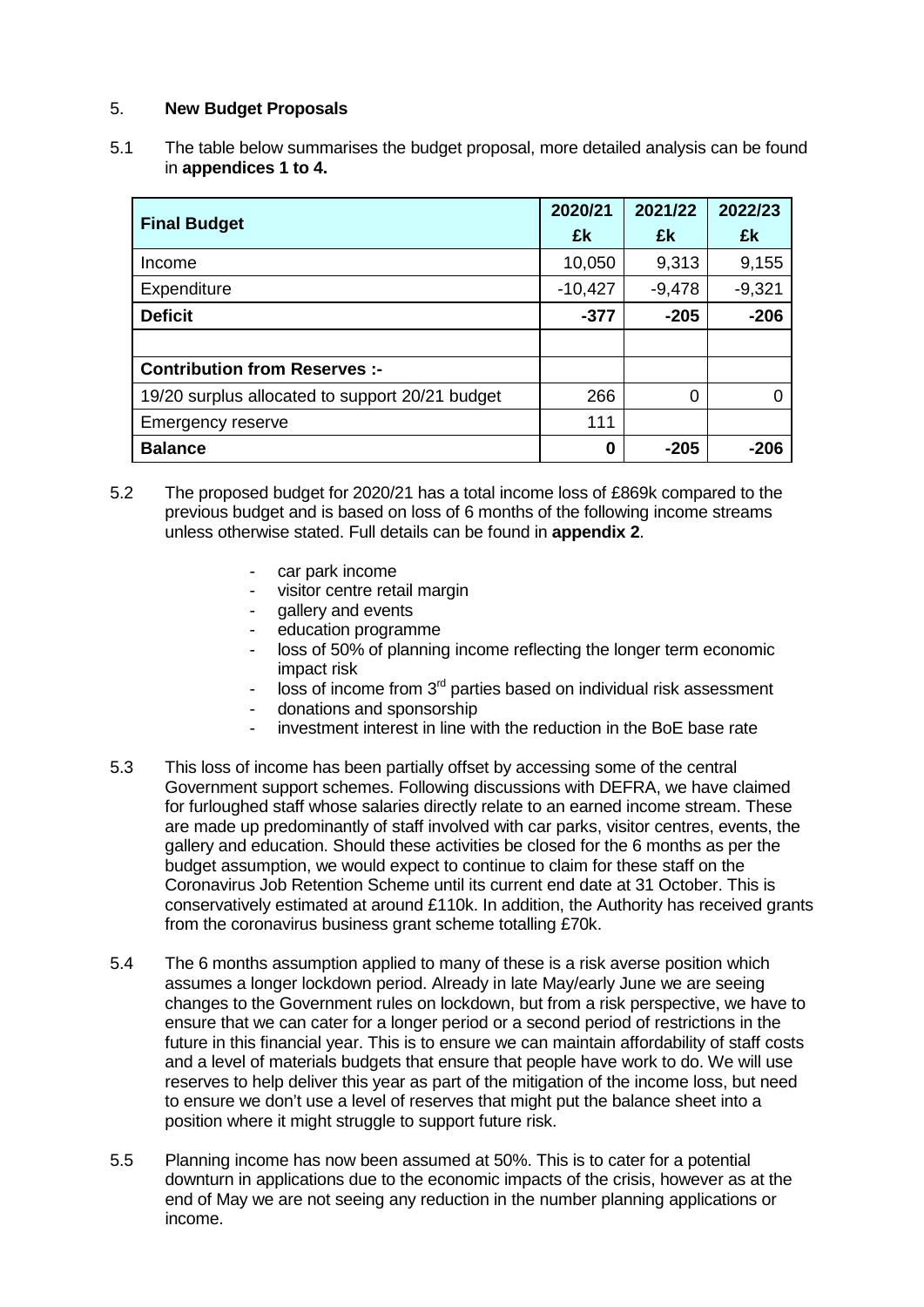- 5.6 Income from third parties has been assessed individually based on what the level of risk we perceive in the first couple of months of the year.
- 5.7 With the assumption that facilities are closed during lockdown, there will naturally be some overhead costs totalling £340k that will not be incurred either and these have also been reduced in the new budget at appropriate levels to reflect the reduced activity in these areas. A full list of these movements can be found in **appendix 3**. Key expenditure streams are:-
	- Cost of dealing with planning applications.
	- Retail
	- Volunteer costs
	- Committee costs
	- Power, maintenance and car usage
	- General office supplies, printing and postage
	- Education, events and gallery costs
- 5.8 In this new budget, it is recognised that covid has changed some of the priorities of the NPA in 2020/21, and that a fund for rural recovery is required. This fund has been set at £200k and is not specifically earmarked currently, but will be used to aid the recovery of the area in the wake of the pandemic. The grants in the original budget will be repurposed for one year to enable delivery of the vast majority of this as follows:-

| <b>Grant</b>                       | £       |
|------------------------------------|---------|
| Archaeology                        | 25,000  |
| <b>Historic Buildings Grant</b>    | 49,000  |
| Tourism grant                      | 32,700  |
| Community grant                    | 32,700  |
| <b>Traditional Boundary Scheme</b> | 45,000  |
| <b>PAWS</b>                        | 14,000  |
| Total                              | 198,400 |

- 5.9 A further £263k of activity reduction has been identified to help balance 2020/21 for one year only including:-
	- Connectivity and other areas of conservation
	- Not recruiting to new non-essential vacancies
	- **Training**
	- **Maintenance**
	- Access routes
	- Toilet refurbishment
	- Tourism surveys
- 5.10 A full list of all of these decisions to reduce expenditure are detailed in **Appendix 4**.
- 5.11 The following table illustrates the additional budget requirements (excluding the rural recovery fund which is covered in 5.8). The first four of these were agreed at Q3 to be funded by the 2019/20 surplus. The outturn is currently indicating a surplus of £266k which it is proposed should be used to support the 20/21 budget as follows:-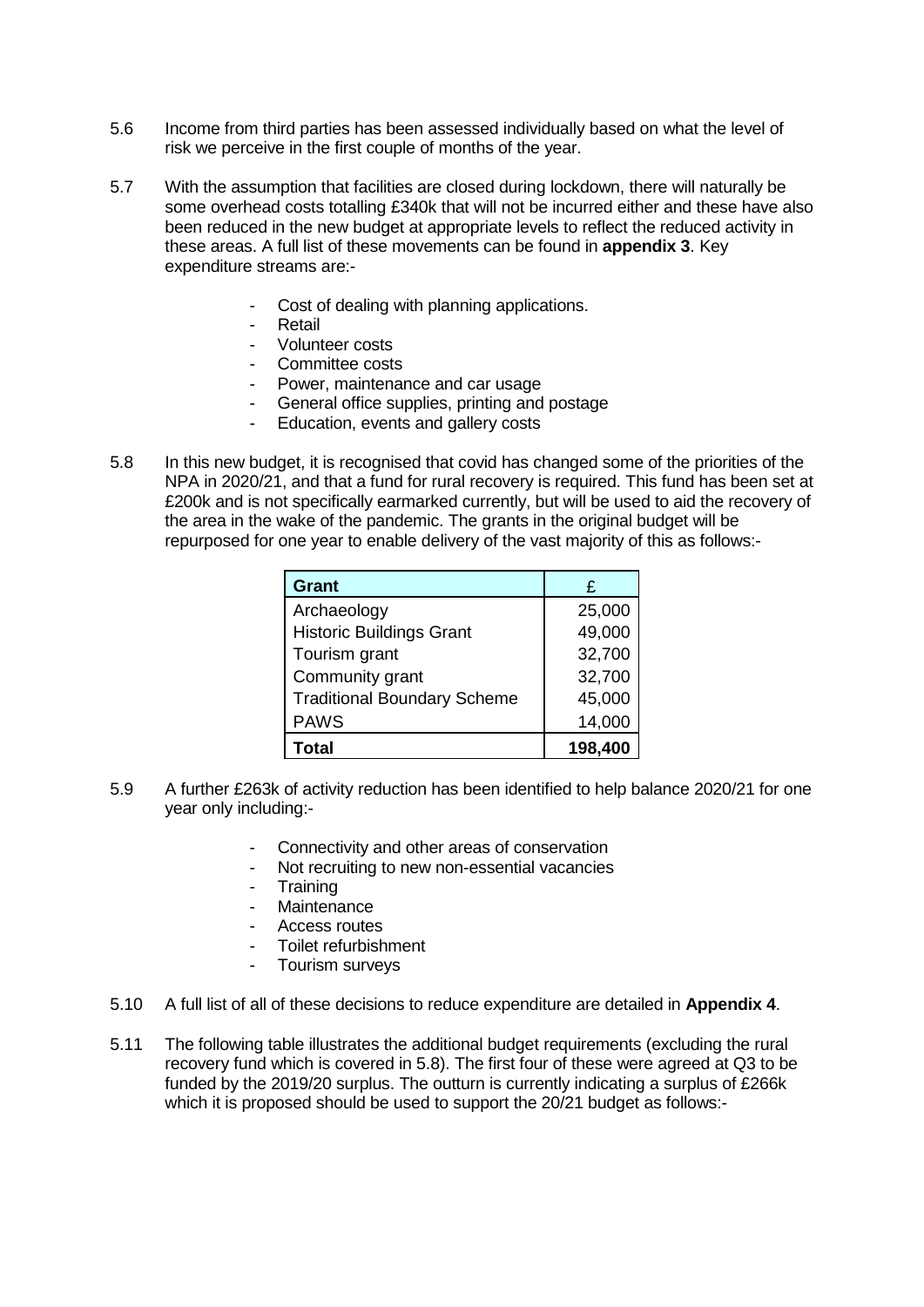|                               | 20/21  |
|-------------------------------|--------|
| DEFRA grant freeze            | -75    |
| Pay award                     | -40    |
| Climate change post           | -18    |
| Disability access routes      | -8     |
| Car park machine replacement  | $-115$ |
| <b>Total Additional Costs</b> | -266   |
| To be funded from :-          |        |
| 2019/20 surplus               |        |

## 6. **Reserves**

- 6.1 The level of reserves is periodically checked for adequacy and continually monitored by the Authority's s151 Officer. The principles which underpin the Authority's use of reserves are:
	- Maintain an unallocated emergency reserve (£385k) to deal with the costs associated with dealing with exceptional and unexpected events;
	- Restricted and Committed Reserves are those that the Authority is contractually or legally obliged to fulfil;
	- Committee Approved Reserves are for projects that have been approved by Members to be spent on a specific project or investment. If these have not already been committed, it is within the remit of Members to reconsider these options, although careful consideration needs to be given to the impacts, if monies are not spent as previously approved;
	- The general unallocated reserve is for future commitments not yet identified or approved.
- 6.2 The budget assumes that the unallocated reserve funds the majority of the points laid out in 5.11, with the remaining balance of £111k to balance the budget being financed from the emergency reserve. The emergency reserve will need to be topped back up in 2021/22 to ensure that we can continue to protect against future risk.
- 6.3 The smoothing reserve for capital requirements in IT, vehicles and assets is set aside each year at £150k per annum to fund this programme of essential replacements and is maintained as per original budget.
- 6.4 A reserve has been created for the pension revaluation to help smooth any potential adverse impacts on budgets at the next valuation should this return to the primary rate. The strategy behind this will be reviewed annually as part of the MTFS, taking into consideration in particular the impact of covid-19 on the pension investment, and the increased risks of an adverse position at the next triennial valuation.
- 6.5 Detailed reserves table can be found at Appendix 5.

## 7. **Grant Funded Projects**

- 7.1 Coronavirus has had a substantial impact on delivery of externally funded projects, but as these are either fully funded from grant, or a lower level of match is being used to leverage substantial benefit to the park, the budget assumes that these projects continue as per the original budget.
- 7.2 There have been ongoing constructive discussions with external funding partners, and whilst they are not willing to provide more financial input, they are understanding of changes to timescales and outcomes. Where coronavirus has had a direct impact on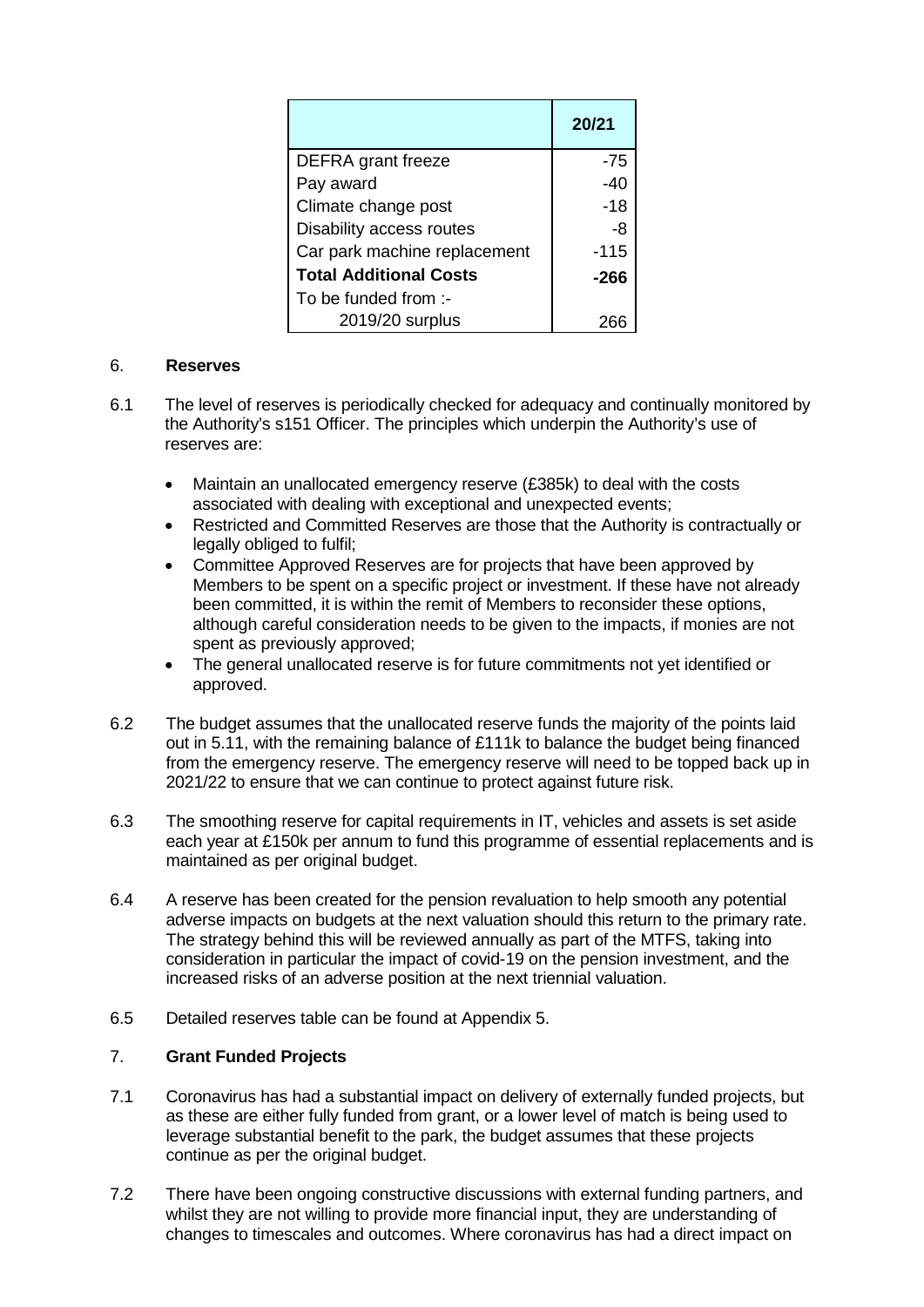ability to deliver, the projects are being reassessed into new timescales and outcomes. This could result in some changes to the projects as they progress.

- 7.3 At the current time however, all current confirmed grants are still expected to continue to be paid.
- 7.4 There is £200k of additional external funding assumed in the MTFS to help deliver the Ryevitalise project, £100k in each of years 2 and 3. The blue corridors bid which has been submitted for this has now been deferred due to capacity issues at MHCLG as they respond to the impacts of Covid-19. This adds additional risk.

#### 8. **Cashless Car Park Ticket Machines Proposal**

- 8.1 At 23 March NPA Members asked Officers to develop and present to the May FRASC costed proposals for the replacement of the current machines with card only machines. However, due to the extreme workloads created by the Covid situation, especially the rapid changes to the position on the ground, it has not been possible to confirm earlier estimates. Officers will give a verbal update at the meeting. A summary of the current state of knowledge is as below.
- 8.2 The Authority has 18 car park ticket machines most of which are around 10 years old and coming to the end of their manufactured life span. They suffer high levels of downtime and increasingly costly maintenance bills. In some locations the machines are a regular target for vandalism and theft and because of this there are less machines operating than ideal. None of the machines are insurable because of their remote, rural locations. It seems advisable in the circumstances to try to replace all the machines at once with cashless ones if this can be financed, rather than to continue with piecemeal replacements. This would obviously have potential benefits in terms of reducing the risk/management of virus transmission if it can be done.
- 8.3 Current expectations are that the change in terms of the annual revenue costs of the machines would be approximately cost neutral, although all cost assumptions are being revisited currently including the staff time component. The capital cost of the machines is expected to be a maximum of £120k but this is also under review with suppliers (it may be that there is a sudden spike in demand).
- 8.4 It is suggested that due to the urgency of the situation the full costs and business case be brought to NPA in July if possible, with the August/September FRASC charged with final approval if considered necessary. This budget currently assumes that the cost of replacement of £120k will be funded from the unallocated reserve as per point 6.11, following the surplus in 2019/20.

### 9. **Recommendation**

- 9.1 That Members approve this revised budget for 2020/21.
- 9.2 That Members approve use of £111k of the emergency reserve to help balance the 2020/21 budget.
- 9.3 That Members approve, in principle but subject to full costing an analysis, the use of funds from the unallocated reserve to fund replacement of the car park machines as per section 8.

Contact Officers: Peter Williams Chief Financial Officer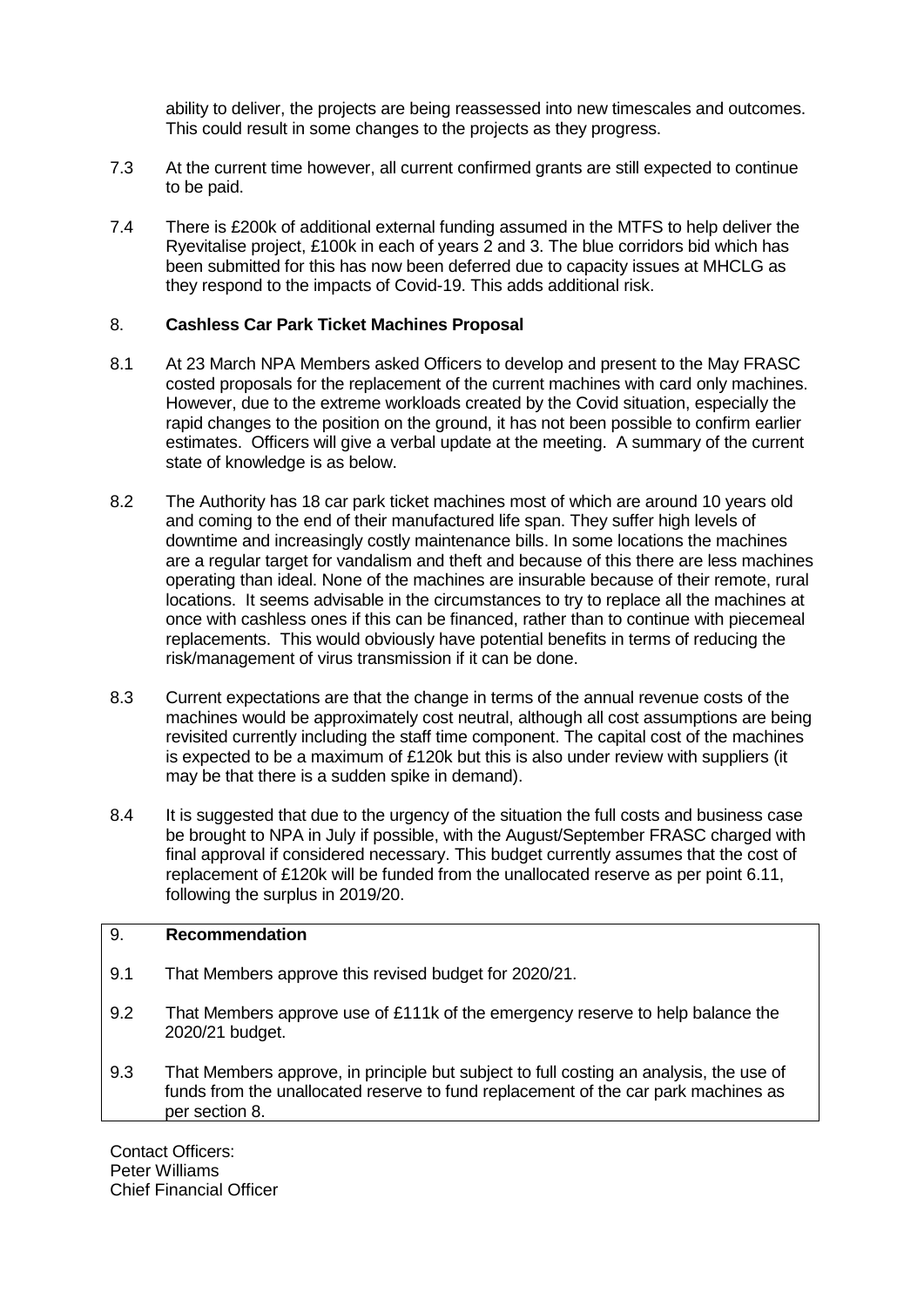## **Appendix 1 – Summary by Department**

|                                    |                    | 20/21 Orig<br><b>Budget</b> | <b>New</b><br><b>Proposed</b><br><b>Budget</b> | <b>Movement</b> |
|------------------------------------|--------------------|-----------------------------|------------------------------------------------|-----------------|
| <b>Conservation</b>                | Income             | $-1,563,491$                | $-1,558,493$                                   | $-4,998$        |
|                                    | Expenditure        | 2,308,061                   | 2,151,091                                      | 156,970         |
| <b>Planning</b>                    | Income             | $-320,110$                  | $-159,985$                                     | $-160, 125$     |
|                                    | Expenditure        | 725,860                     | 647,641                                        | 78,219          |
| Corporate                          | Income             | $-345,800$                  | $-703,652$                                     | 357,852         |
|                                    | Expenditure        | 1,635,250                   | 1,734,609                                      | $-99,359$       |
| <b>Park Services - Information</b> | Income             | $-1,086,140$                | $-904,063$                                     | $-182,077$      |
|                                    | Expenditure        | 1,986,820                   | 1,841,472                                      | 145,348         |
| <b>Park Services - Rangers</b>     | Income             |                             | ი                                              |                 |
|                                    | Expenditure        | 583,180                     | 507,837                                        | 75,343          |
| <b>Park Services - Recr Mgt</b>    | Income             | $-842,980$                  | $-419,524$                                     | $-423,456$      |
|                                    | Expenditure        | 1,086,380                   | 1,112,498                                      | $-26,118$       |
| <b>Park Services - Corp Mgt</b>    | Income             |                             | ი                                              |                 |
|                                    | Expenditure        | 214,700                     | 132,300                                        | 82,400          |
| <b>Polyhalite</b>                  | Income             | $-2,300,000$                | $-2,300,000$                                   |                 |
|                                    | Expenditure        | 2,300,000                   | 2,300,000                                      | 0               |
| <b>Total</b>                       | <b>Income</b>      | $-6,458,521$                | $-6,045,718$                                   | $-412,803$      |
|                                    | <b>Expenditure</b> | 10,840,251                  | 10,427,448                                     | 412,803         |

| <b>DEFRA Grant</b> | $-4,381,730$ | ,730<br>$-4,381$ |
|--------------------|--------------|------------------|
|                    |              |                  |

|--|--|--|--|--|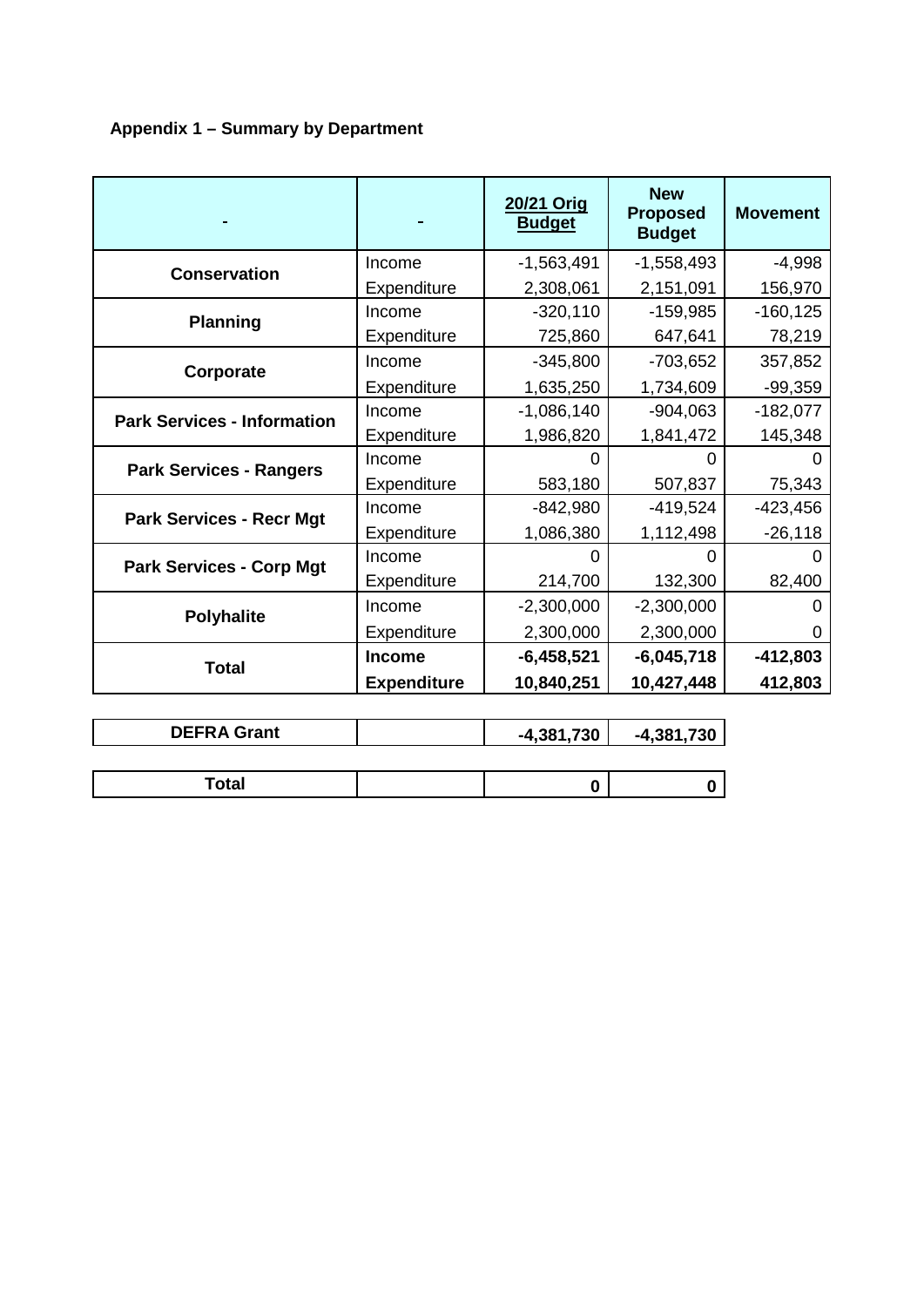| <b>Income Source</b>      | <b>Original Budget</b> | <b>Revised Budget</b> | <b>Movement</b> |  |  |
|---------------------------|------------------------|-----------------------|-----------------|--|--|
|                           | £k                     | £k                    | £k              |  |  |
| Car parking               | $-606$                 | $-186$                | $-420$          |  |  |
| <b>Planning fees</b>      | $-220$                 | $-110$                | $-110$          |  |  |
| <b>Sutton Bank VC</b>     | $-134$                 | $-58$                 | $-76$           |  |  |
| Moors Centre VC           | $-118$                 | -48                   | $-70$           |  |  |
| Staff time charges        | $-45$                  | 0                     | $-45$           |  |  |
| Pre-application fees      | $-46$                  | $-15$                 | $-31$           |  |  |
| Events                    | $-45$                  | $-19$                 | $-26$           |  |  |
| <b>Education bookings</b> | $-35$                  | $-14$                 | $-21$           |  |  |
| Interest                  | $-25$                  | $-7$                  | $-18$           |  |  |
| S106 income (planning)    | $-30$                  | $-15$                 | $-15$           |  |  |
| Sponsorship               | $-18$                  | -9                    | $-9$            |  |  |
| <b>Donations</b>          | $-15$                  | -8                    | $-7$            |  |  |
| Central stock             | -8                     | $-2$                  | -6              |  |  |
| Levisham rents            | $-32$                  | $-27$                 | -5              |  |  |
| Land searches             | -9                     | -4                    | $-5$            |  |  |
| Targeted outreach         | $-7$                   | -4                    | $-3$            |  |  |
| Adverts- out and about    | -4                     | $-2$                  | $-2$            |  |  |
| <b>Total reduction</b>    |                        |                       | $-869$          |  |  |
| Government funding        | 0                      | $-180$                | 180             |  |  |
| <b>Net Reduction</b>      |                        |                       | $-689$          |  |  |

## **Appendix 2 – Movement in Income**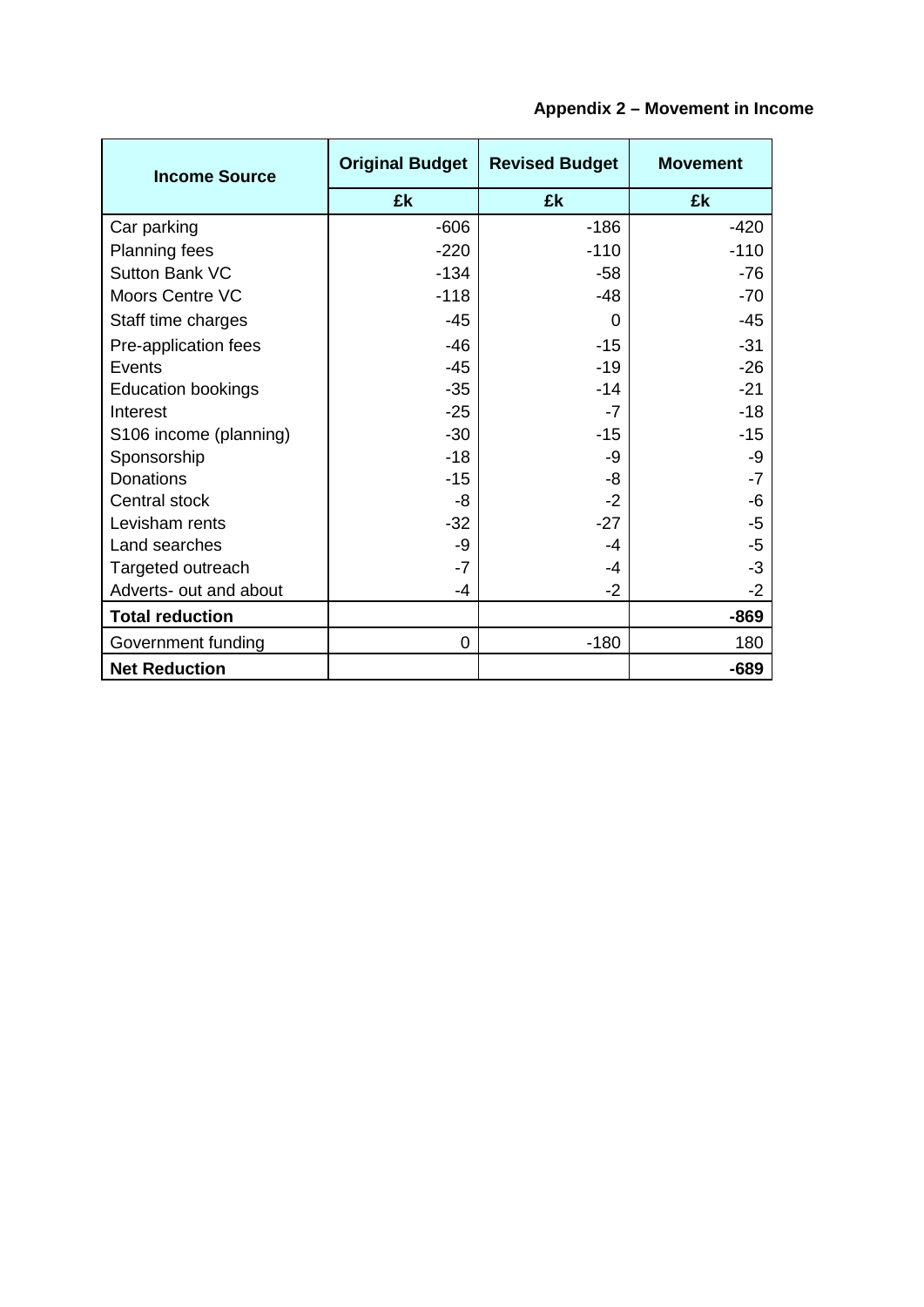| <b>Expenditure Not</b><br><b>Incurred in Lockdown</b> | <b>Original Budget</b> | <b>Revised Budget</b> | <b>Movement</b> |  |  |
|-------------------------------------------------------|------------------------|-----------------------|-----------------|--|--|
|                                                       | £k                     | £k                    | £k              |  |  |
| <b>Volunteer costs</b>                                | 101                    | 40                    | 61              |  |  |
| <b>Moors Centre retail</b>                            | 87                     | 37                    | 50              |  |  |
| Planning costs                                        | 83                     | 42                    | 41              |  |  |
| <b>Sutton Bank retail</b>                             | 63                     | 26                    | 37              |  |  |
| Car park costs                                        | 75                     | 47                    | 28              |  |  |
| Information                                           | 29                     | 7                     | 22              |  |  |
| Committee costs                                       | 75                     | 55                    | 20              |  |  |
| Events/Exhibitions                                    | 22                     | 9                     | 13              |  |  |
| Postage and printing                                  | 23                     | 10                    | 13              |  |  |
| Targeted outreach                                     | 25                     | 13                    | 12              |  |  |
| Power                                                 | 38                     | 28                    | 10              |  |  |
| Pool cars                                             | 12                     | 6                     | 6               |  |  |
| Gen office supplies                                   | 11                     | 6                     | 5               |  |  |
| Education                                             | 8                      | 3                     | 5               |  |  |
| Diesel costs                                          | 50                     | 45                    | 5               |  |  |
| Community transport                                   | 10                     | 5                     | 5               |  |  |
| <b>Central stock</b>                                  | 5                      | 2                     | 3               |  |  |
| Open access CC                                        | 6                      | 4                     | 2               |  |  |
| <b>CLA Forum</b>                                      | 1                      | 0                     |                 |  |  |
| <b>DAG</b>                                            | 1                      | 0                     |                 |  |  |
| <b>Total Reduction</b>                                |                        |                       | 340             |  |  |

## **Appendix 3 – Movement in Expenditure Not Incurred in Lockdown**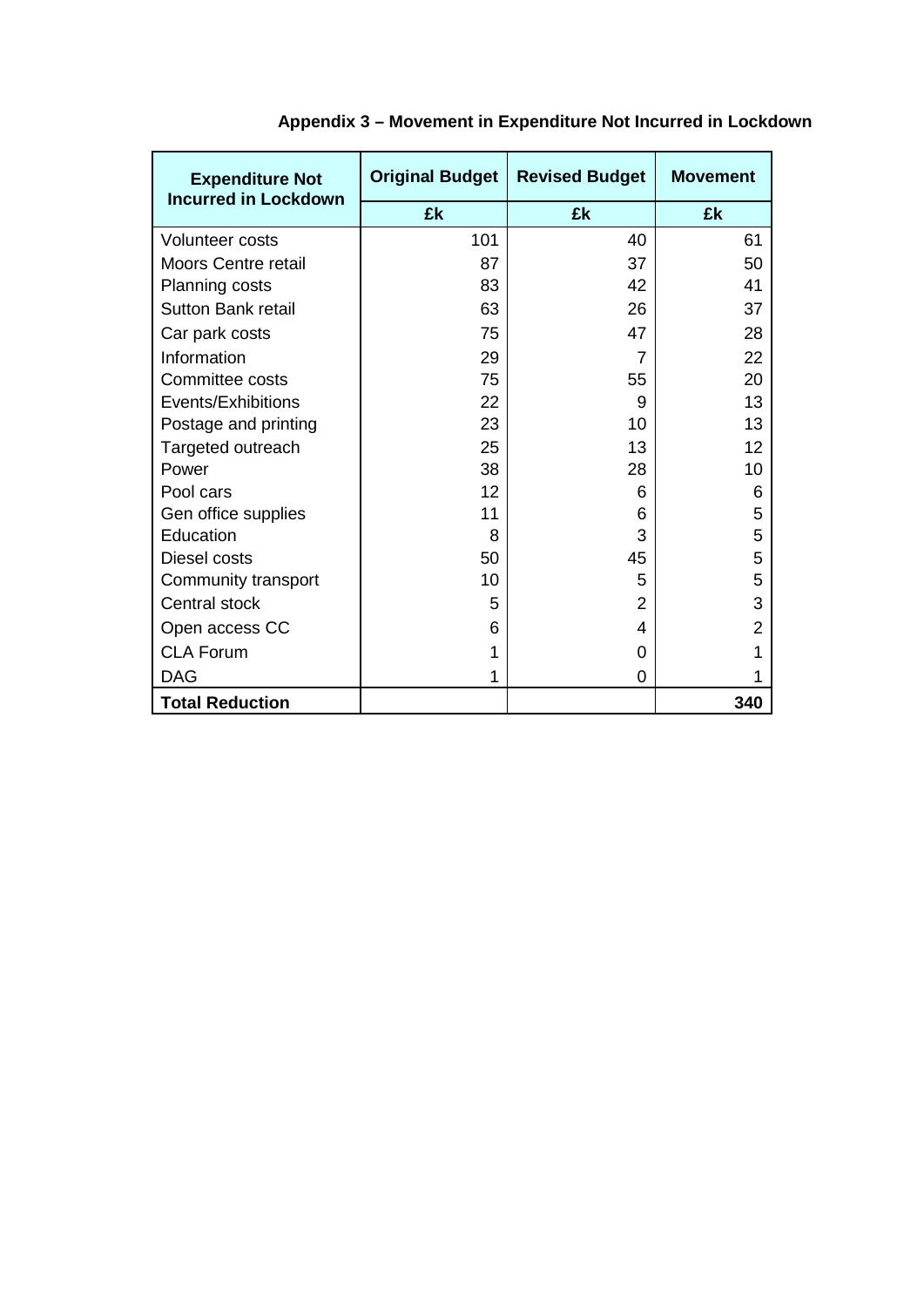| <b>Reduction in Activities (excl</b><br>grants) | <b>Original</b><br><b>Budget</b> | <b>Revised</b><br><b>Budget</b> | <b>Movement</b> |  |
|-------------------------------------------------|----------------------------------|---------------------------------|-----------------|--|
|                                                 | £k                               | £k                              | £k              |  |
| Connectivity                                    | 100                              | 50                              | 50.0            |  |
| Staff vacancy saving                            | 0                                | $-30$                           | 30.0            |  |
| <b>Toilets</b>                                  | 41                               | 13                              | 28.0            |  |
| Training                                        | 50                               | 25                              | 25.0            |  |
| Access routes                                   | 148                              | 127                             | 21.0            |  |
| Tourism surveys                                 | 88                               | 71                              | 17.0            |  |
| <b>Biodiversity Action Plan</b>                 | 13                               | 0                               | 13.0            |  |
| Moors Centre maintenance                        | 37                               | 27                              | 10.0            |  |
| Levisham costs                                  | 19                               | 10                              | 9.0             |  |
| Residents newspaper                             | 15                               | 7.5                             | 7.5             |  |
| Tourism publicity                               | 21                               | 15                              | 6.0             |  |
| Estate servs clothing                           | 10                               | 4                               | 6.0             |  |
| Sutton Bank maintenance                         | 21                               | 16                              | 5.0             |  |
| Admin team changes                              | 5                                | $\Omega$                        | 5.0             |  |
| Moorland conservation                           | 10                               | 5                               | 5.0             |  |
| Young People costs                              | 10                               | 6                               | 4.0             |  |
| Litter collection                               | $\overline{7}$                   | 3                               | 4.0             |  |
| Archive services                                | 3                                | 0                               | 3.0             |  |
| Sawmill maintenance                             | 7                                | 4                               | 3.0             |  |
| Travel - public trans                           | 5                                | 3                               | 2.0             |  |
| Books and publications                          | 4                                | $\overline{2}$                  | 2.0             |  |
| Tools                                           | 5                                | 3                               | 2.0             |  |
| Mosaic                                          | 1                                | 0                               | 1.0             |  |
| Advertising                                     | 1                                | 0                               | 1.0             |  |
| Charter mark                                    | 1                                | 0                               | 1.0             |  |
| Tourism research                                | 6                                | 5                               | 1.0             |  |
| <b>Visitor Information Points</b>               | 5                                | 4                               | 1.0             |  |
| Subsistence                                     | 1                                | 0                               | 1.0             |  |
| <b>Total Reduction</b>                          |                                  |                                 | 263.5           |  |

## **Appendix 4 – Movement in Expenditure Activity Changes**